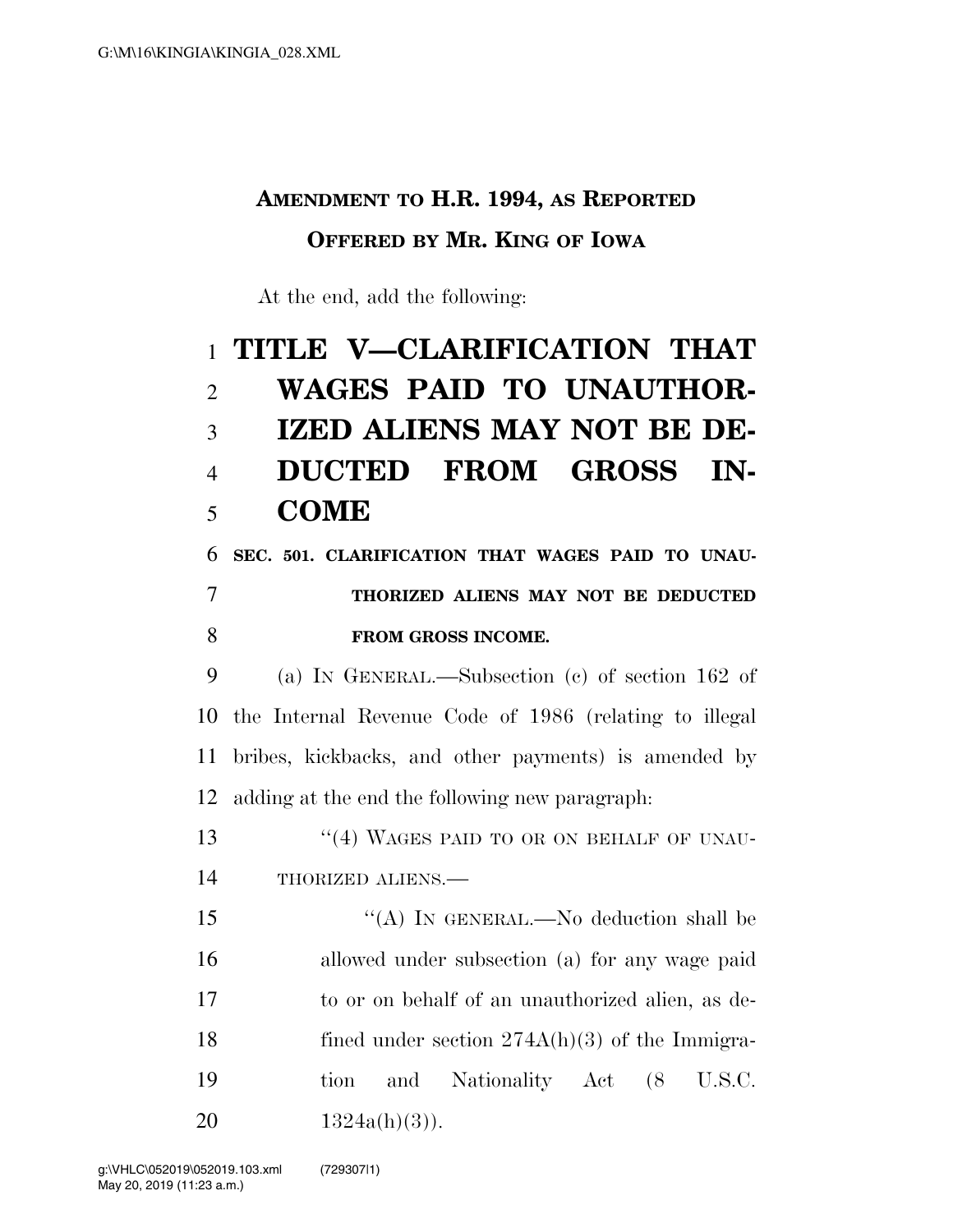$\mathfrak{D}$ 

1 ''(B) WAGES.—For the purposes of this paragraph, the term 'wages' means all remu- neration for employment, including the cash value of all remuneration (including benefits) paid in any medium other than cash.

 ''(C) SAFE HARBOR.—If a person or other entity is participating in the E-Verify Program described in section 403(a) of the Illegal Immi- gration Reform and Immigrant Responsibility Act of 1996 (8 U.S.C. 1324a note) and obtains confirmation of identity and employment eligi- bility in compliance with the terms and condi- tions of the program with respect to the hiring (or recruitment or referral) of an employee, subparagraph (A) shall not apply with respect to wages paid to such employee.

17 ""(D) BURDEN OF PROOF.—In the case of any examination of a return in connection with a deduction under this section by reason of this paragraph, the Secretary shall bear the burden of proving that wages were paid to or on behalf of an unauthorized alien.

23 "(E) LIMITATION ON TAXPAYER AUDIT. The Secretary may not commence an audit or other investigation of a taxpayer solely on the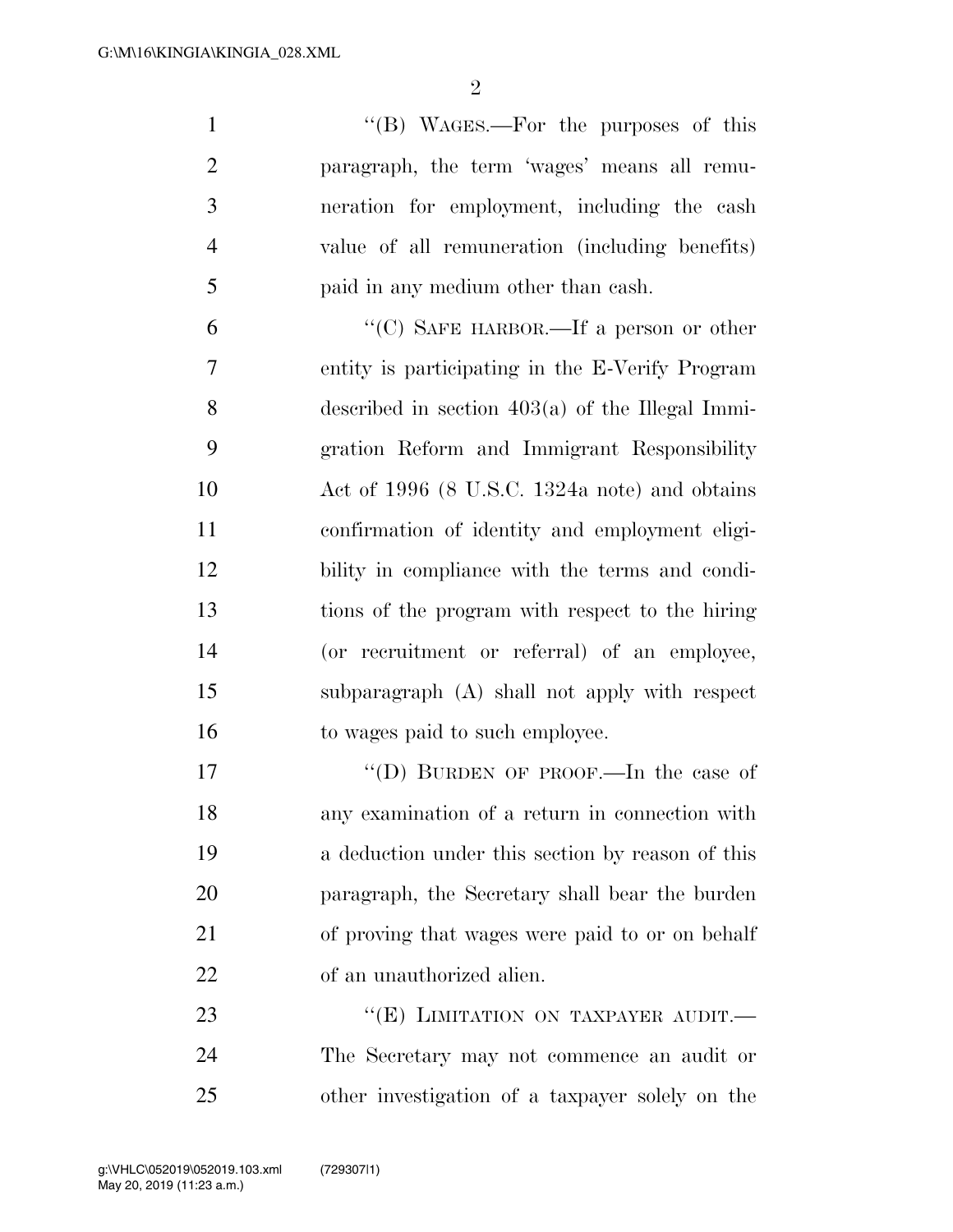basis of a deduction taken under this section by reason of this paragraph.''.

 (b) SIX-YEAR LIMITATION ON ASSESSMENT AND COLLECTION.—Subsection (c) of section 6501 of the In- ternal Revenue Code of 1986 (relating to exceptions) is amended by adding at the end the following new para-graph:

8 "(12) DEDUCTION CLAIMED FOR WAGES PAID TO UNAUTHORIZED ALIENS.—In the case of a return of tax on which a deduction is shown in violation of section 162(c)(4), any tax under chapter 1 may be assessed, or a proceeding in court for the collection of such tax may be begun without assessment, at any time within 6 years after the return was filed.''. (c) USE OF DOCUMENTATION FOR ENFORCEMENT PURPOSES.—Section 274A of the Immigration and Na-tionality Act (8 U.S.C. 1324a) is amended—

18 (1) in subparagraph  $(b)(5)$ , by inserting ", sec- tion 162(c)(4) of the Internal Revenue Code of 20 1986," after "enforcement of this Act";

21 (2) in subparagraph  $(d)(2)(F)$ , by inserting ", section 162(c)(4) of the Internal Revenue Code of 23 1986," after "enforcement of this Act"; and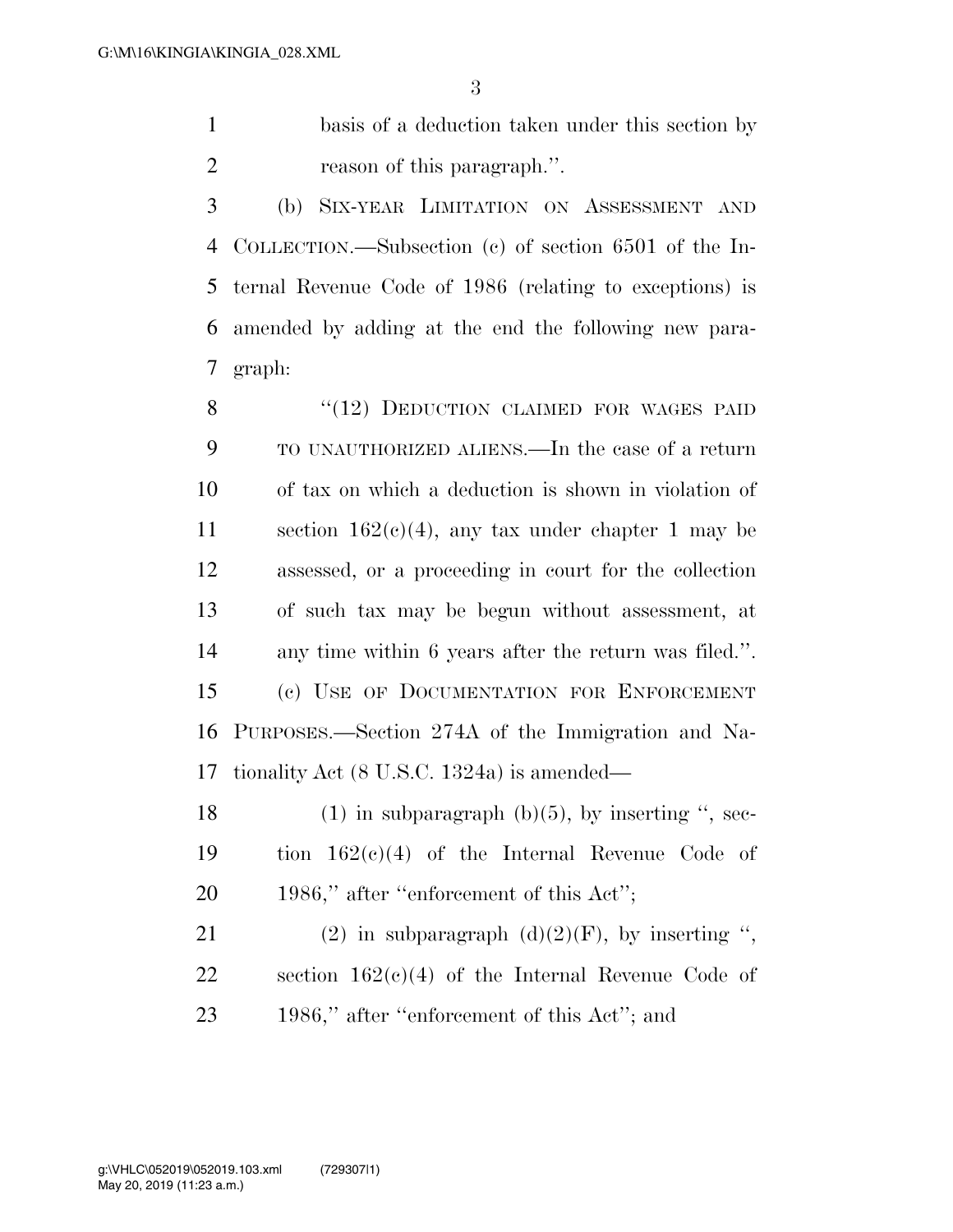1 (3) in subparagraph  $(d)(2)(G)$ , by inserting 2 ''s ection  $162(c)(4)$  of the Internal Revenue Code of 1986 or'' after ''or enforcement of''.

(d) AVAILABILITY OF INFORMATION.—

 (1) IN GENERAL.—The Commissioner of Social Security, the Secretary of the Department of Home- land Security, and the Secretary of the Treasury, shall jointly establish a program to share informa- tion among such agencies that may or could lead to the identification of unauthorized aliens (as defined under section 274A(h)(3) of the Immigration and Nationality Act), including any no-match letter, any information in the earnings suspense file, and any information in the investigation and enforcement of section 162(c)(4) of the Internal Revenue Code of 1986.

 (2) DISCLOSURE BY SECRETARY OF THE TREASURY.—

 (A) IN GENERAL.—Subsection (i) of sec-20 tion 6103 of the Internal Revenue Code of 1986 is amended by adding at the end the following new paragraph:

23 "(9) PAYMENT OF WAGES TO UNAUTHORIZED ALIENS.—Upon request from the Commissioner of the Social Security Administration or the Secretary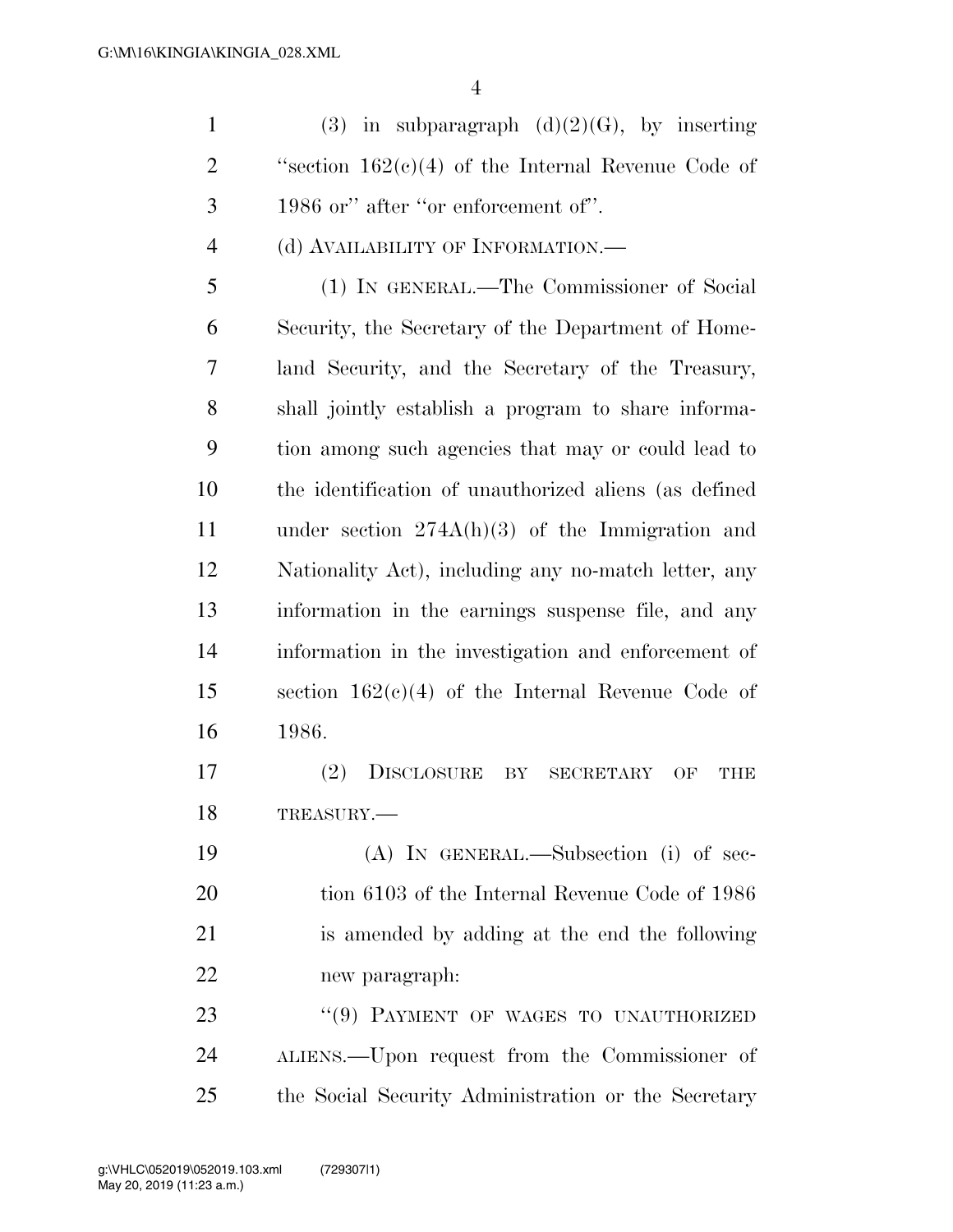5

| $\mathbf{1}$   | of the Department of Homeland Security, the Sec-      |  |
|----------------|-------------------------------------------------------|--|
| $\overline{2}$ | retary shall disclose to officers and employees of    |  |
| 3              | such Administration or Department—                    |  |
| $\overline{4}$ | "(A) taxpayer identity information of em-             |  |
| 5              | ployers who paid wages with respect to which a        |  |
| 6              | deduction was not allowed by reason of section        |  |
| 7              | $162(c)(4)$ , and                                     |  |
| 8              | "(B) taxpayer identity information of indi-           |  |
| 9              | viduals to whom such wages were paid,                 |  |
| 10             | for purposes of carrying out any enforcement activi-  |  |
| 11             | ties of such Administration or Department with re-    |  |
| 12             | spect to such employers or individuals.".".           |  |
| 13             | (B) RECORDKEEPING.—Paragraph (4) of                   |  |
| 14             | section $6103(p)$ of such Code is amended—            |  |
| 15             | (i) by striking " $(5)$ , or $(7)$ " in the           |  |
| 16             | matter preceding subparagraph (A) and in-             |  |
| 17             | serting $(5)$ , (7), or (9)", and                     |  |
| 18             | (ii) by striking " $(5)$ or $(7)$ " in sub-           |  |
| 19             | paragraph $(F)(ii)$ and inserting " $(5)$ , $(7)$ ,   |  |
| 20             | or $(9)$ .                                            |  |
| 21             | (e) EFFECTIVE DATE.-                                  |  |
| 22             | $(1)$ Except as provided in paragraph $(2)$ , this    |  |
| 23             | Act and the amendments made by this Act shall         |  |
| 24             | take effect on the date of the enactment of this Act. |  |